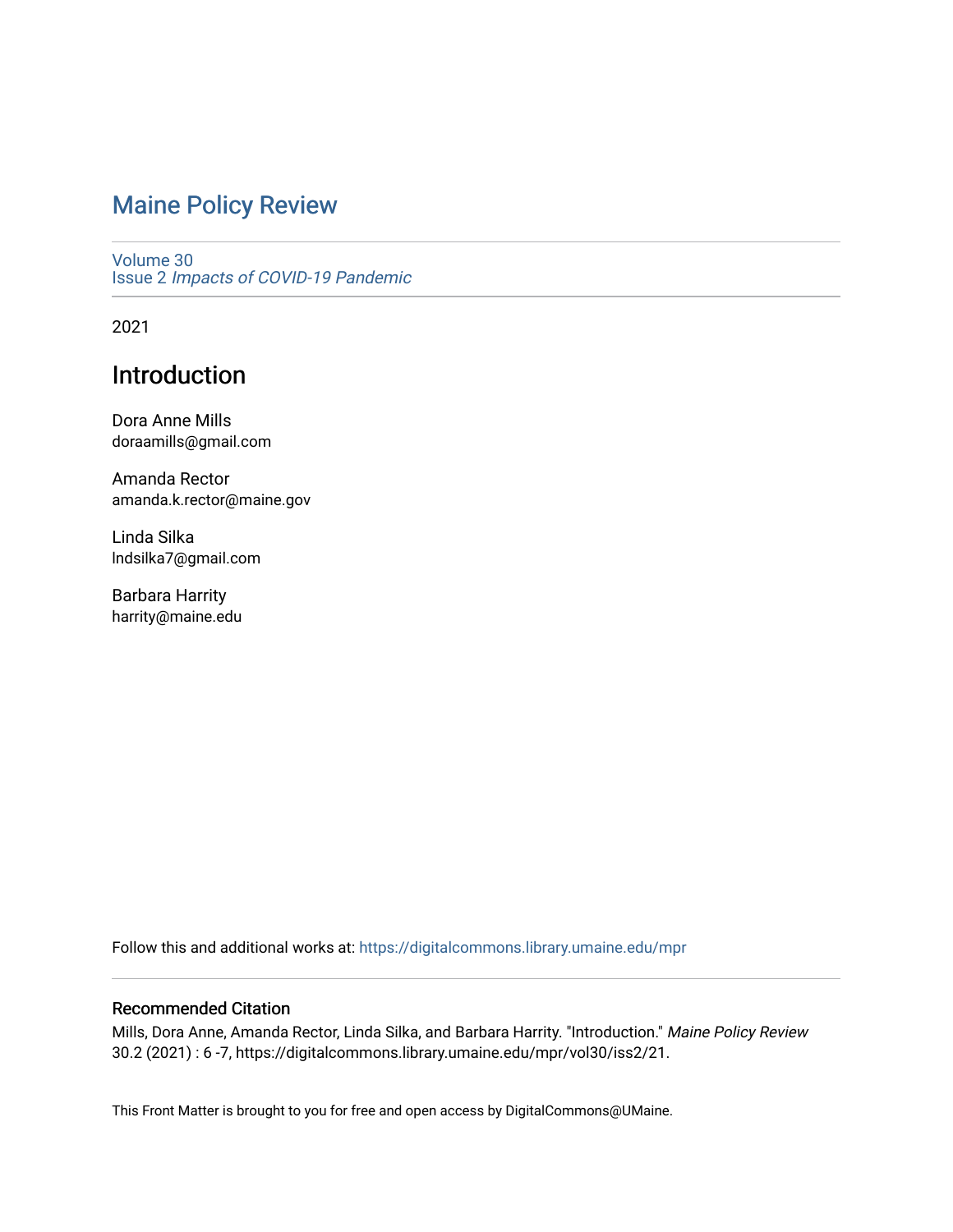# Introduction

by Dora Anne Mills, Amanda Rector, Linda Silka, and Barbara Harrity

In early 2021, when we began work<br>
on a special issue of *Maine Policy* n early 2021, when we began work *Review* to focus on the impacts of the COVID-19 pandemic, few of us expected to still be in the throes of the pandemic nearly 12 months later. We thought this issue would be retrospective: a place to gather pieces that evaluated the impacts of, examined the responses to, and considered opportunities arising from the pandemic. A collection of the lessons learned that future researchers and policymakers could reference. We didn't realize there would be so much more yet to come.

Looking back to a year ago, vaccines were just starting to become available. Case counts in schools were low. Home testing kits were beginning to roll out. We were just starting to hear about different variants of the virus. The CDC announced that fully vaccinated individuals could gather indoors without masks. The federal government had responded with an expansive fiscal stimulus package. We were eagerly looking ahead to a summer that looked more like what we remembered from before the pandemic.

Since then, we saw the Delta variant, and then the Omicron variant, take off. Vaccines became available for children of more ages. Vaccination and masking mandates became highly politicized, and an overall pandemic fatigue set in. Certainly we weren't where we thought we would be in the summer of 2021. Businesses struggled to hire workers even as demand for things like restaurant dining rebounded; many workers had retired, and others were dealing with health concerns or other pandemic-related challenges like childcare. Supply

chains became snarled and inflation started climbing towards rates not seen in 40 years.

The future of the pandemic is uncertain. As we learn to live with COVID, we also realize that a new variant can disrupt things again. Despite these uncertainties and the ongoing pandemic challenges of exacerbated workforce shortages and overall increased demands for healthcare services, organizations and people are adjusting, are turning challenges into opportunities, and are finding creative solutions.

As we looked at the submissions we received for this special *MPR* issue, we realized that they fell into three broad categories: pieces that examine measurable impacts of the pandemic, pieces that look at responses to the pandemic, and pieces that explore opportunities arising from the pandemic.

This issue starts with the Margaret Chase Smith essay, written by Guest Editor and State Economist Amanda Rector, who reflects on her experience of trying to find data to help state policymakers navigate this unprecedented event. Andrew Crawley and Angela Hallowell were two of the economists scrambling to provide data in the early days of the pandemic, and their article compares their initial forecasts for output, employment, and tax revenue to actual values for 2020. The next article, by Mark McInerney and Erin Fenton, examines the pandemic's impact on the labor market in Maine, first by putting it in the context of past recessions, then by assessing telework suitability, and finally by exploring the differential job losses that occurred during the pandemic. Philip

Trostel, looking at labor market trends both nationally and in Maine, finds that, in addition to the unprecedented spike in unemployment, there was an unprecedented decrease in labor force participation, an increase in absence from work, and a decline in average weekly hours of work among those employed. Turning to Maine's food system, Jonathan Malacarne and colleagues describe the response of the Maine food system to the onset of the crisis as a way to better understand how the food system responded to an acute crisis and how to create a more resilient food system. The final two pieces that describe the impacts of the pandemic focus on Maine's tourism industry. Todd Gabe examines the effects of COVID-19 on tourism in Bar Harbor, Maine, and Tracy Michaud and colleagues use data from the social media site Flickr to explore the impact of the pandemic on travel patterns and visitor spending in Maine.

The collection of articles that look at responses to the pandemic starts with the article by Vanessa Levesque and colleagues, which explores how 50 Maine municipalities communicated their responses to COVID-19 in the earliest stages of the pandemic. The commentary by Joseph McDonnell examines the missteps in managing the pandemic, at both the national and state levels, with a focus on six stages of crisis management. Several of the submissions in this category had a focus on education: Niles Parker and Kate Dickerson describe efforts by the Maine Discovery Museum and Maine Science Festival to improve science education and outreach efforts; Sarah Krichels Goan and colleagues look at the lessons Maine's Aspirations Incubator have learned during